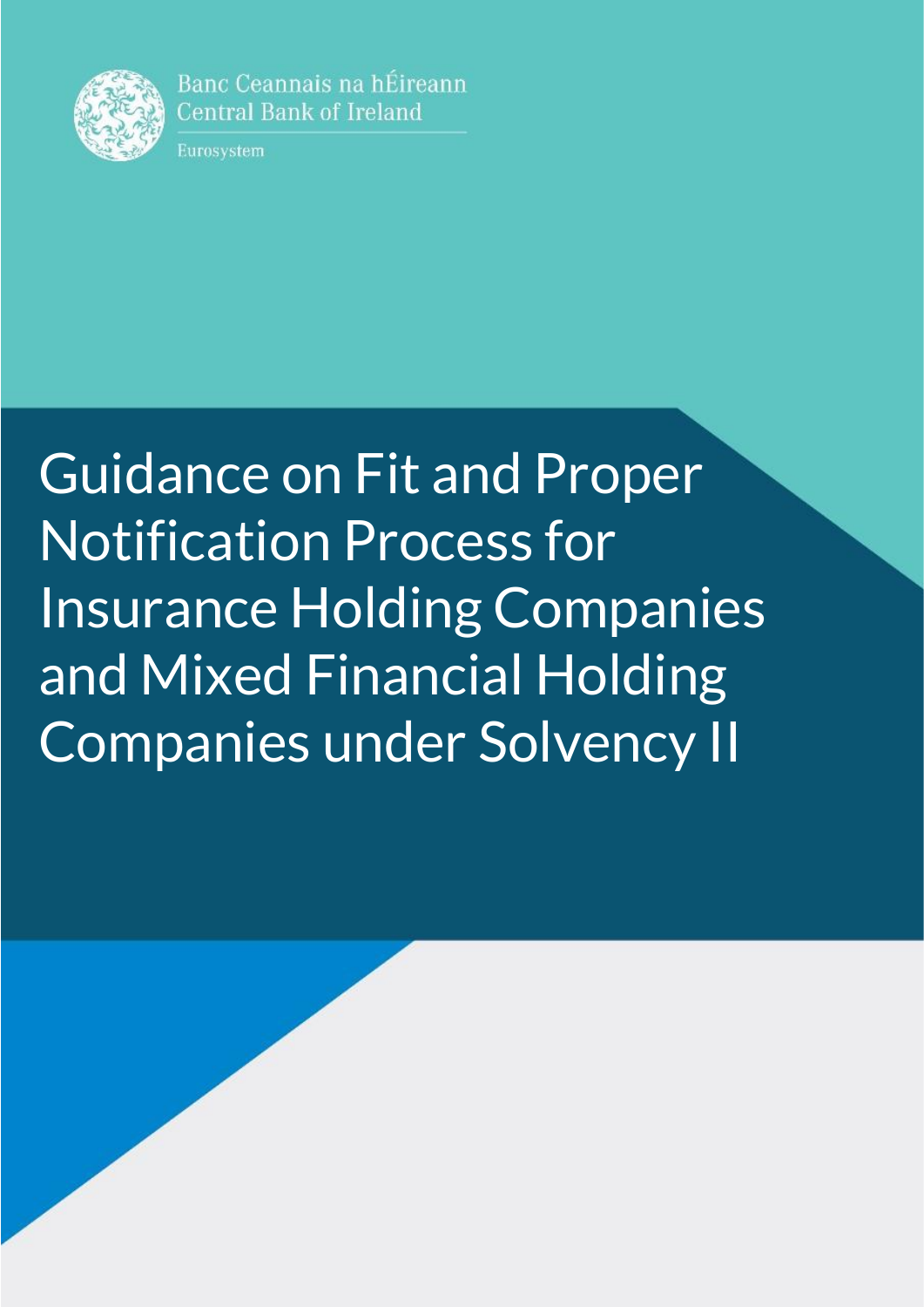# **Contents**

| 1. |                                                                             |
|----|-----------------------------------------------------------------------------|
| 2. |                                                                             |
| 3. |                                                                             |
| 4. |                                                                             |
| 5. |                                                                             |
| 6. | The Actions to be Taken by a Holding Company Prior to Notifying the Central |
|    |                                                                             |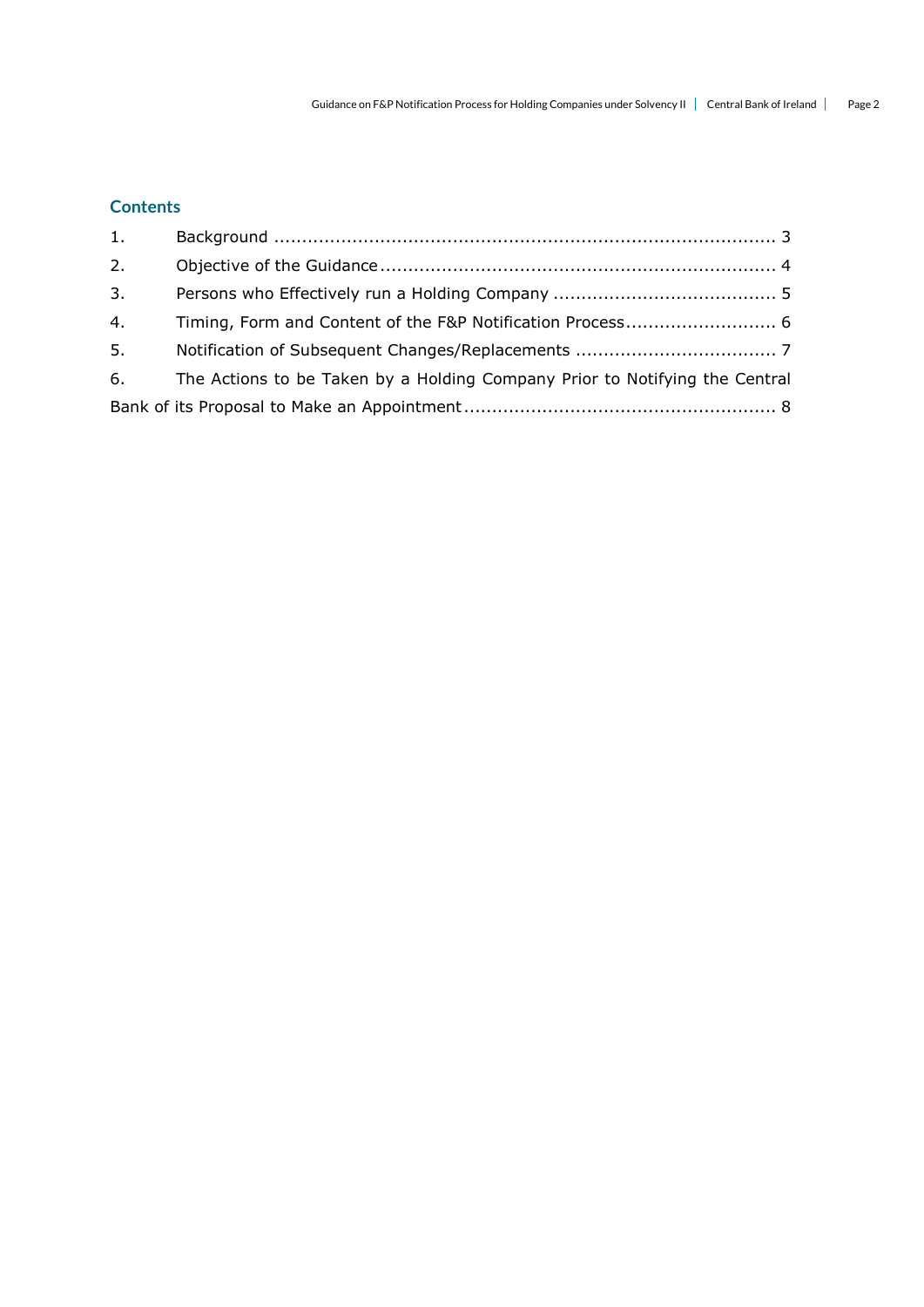# <span id="page-2-0"></span>1. Background

- 1.1 Insurance holding companies<sup>1</sup> and mixed financial holding companies<sup>2</sup> ("holding companies") are subject to the Solvency II fit and proper ("F&P") requirements and Regulations 261 and 262 of the European Union (Insurance and Reinsurance) Regulations, 2015 (the "Solvency II Regulations").
- 1.2 The Fit and Proper Standards as provided for in a code issued by the Central Bank of Ireland ("the Central Bank") under section 50 of the Central Bank Reform Act 2010 (the "Domestic Regime") do not apply to holding companies, as these are not regulated financial service entities. However in accordance with Regulation 261(2), holding companies shall have regard to any code setting out standards of fitness and probity issued by the Central Bank under the Domestic Regime.
- 1.3 Regulation 261 of the Solvency II Regulations outlines the F&P requirements at the level of the insurance holding company or mixed financial holding company, and to those effectively running the holding company. These requirements apply to either a participating holding company or an intermediate holding company<sup>3</sup> within a group.
- 1.4 Regulation 261(3) of the Solvency II Regulations requires the holding company to notify the Central Bank when a new person is appointed to effectively run the holding company and provide all information needed to assess whether this individual is fit and proper. Any appointment made in contravention of this requirement is void. Regulation 261(4) also imposes a notification requirement when these persons are replaced because they no longer comply with any standard of F&P set out in the Domestic Regime.

 $\overline{a}$ 

<sup>1</sup> As defined in Regulation 215(1) of the European Union (Insurance and Reinsurance) Regulations, 2015

<sup>&</sup>lt;sup>2</sup> As above

 $3$ An insurance holding company or a mixed financial holding company through which an insurance undertaking or reinsurance undertaking in a group holds a participation in a related insurance undertaking, a related reinsurance undertaking, a third country insurance undertaking or a third country reinsurance undertaking.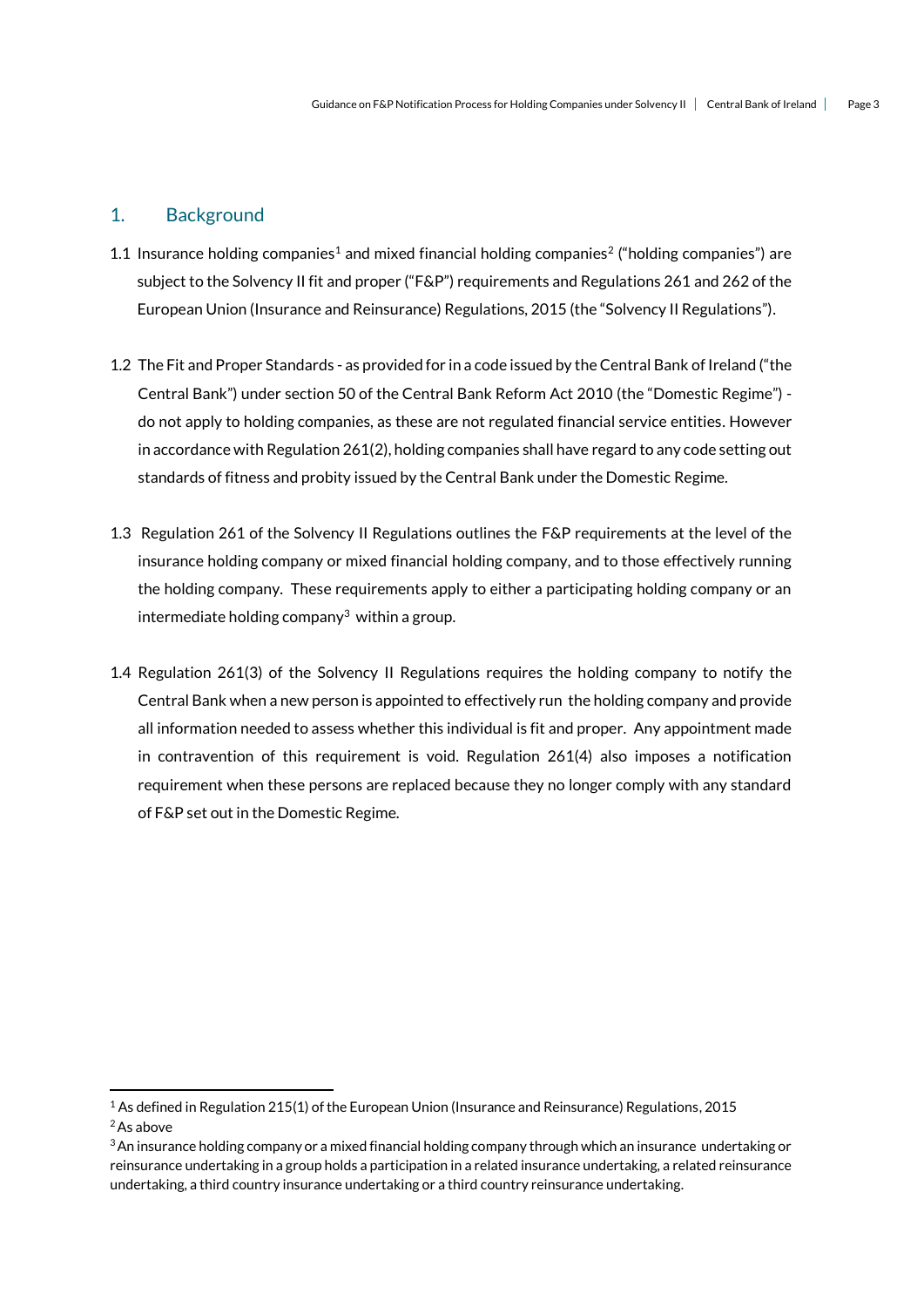# <span id="page-3-0"></span>2. Objective of the Guidance

- 2.1 The purpose of this guidance is to assist holding companies in their compliance with the obligations under the Solvency II Regulations with regard to the F&P notification requirements. This guidance does not purport to address, in detail, every aspect of F&P assessments under Solvency II and it should be read in conjunction with the Solvency II requirements and any standard of F&P set out in the Domestic Regime and in the EIOPA's Guidelines on System of Governance (EIOPA-BoS-14/253).
- 2.2 This guidance outlines the Central Bank's expectations with regards to the notifications for the roles covered in the Solvency II Regulations, along with the content, form and timing of these notifications.
- 2.3 The Central Bank may update or amend this guidance from time to time, as appropriate.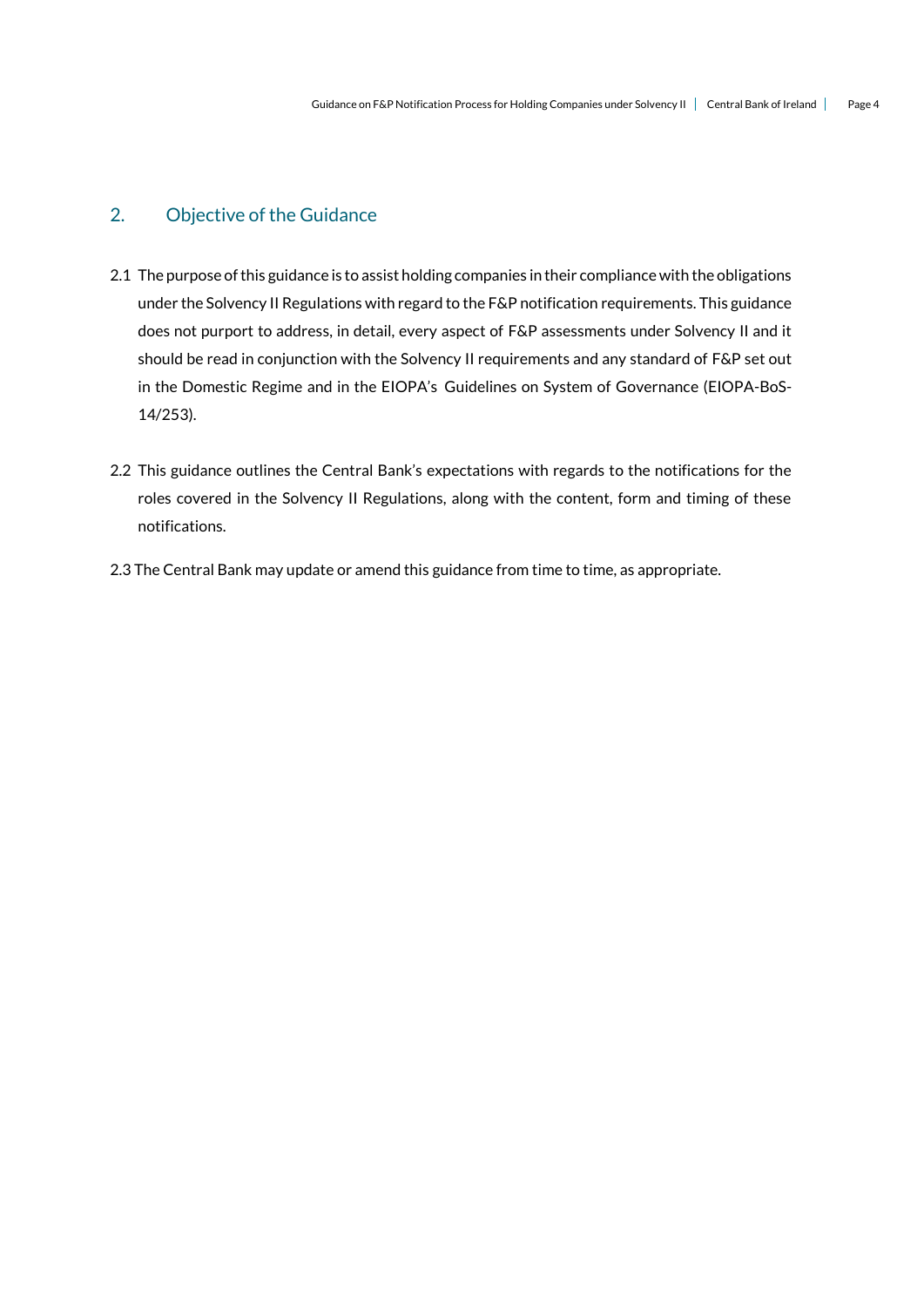# <span id="page-4-0"></span>3. Persons who Effectively run a Holding Company

- 3.1 Regulation 261 of the Solvency II Regulations states that holding companies shall ensure that all persons who effectively run the holding company must be fit and proper to perform their duties and holding companies shall have regard to any code setting out standards of F&P as set out in the Domestic Regime.
- 3.2 EIOPA has outlined in its Guidelines on System of Governance that the term "persons who effectively run the undertaking" captures the members of the Board and members of senior management (which includes employees responsible for high level decision making and for implementing the strategies devised and policies approved by the Board).
- 3.3 For the purposes of this Guidance, a person is concerned in running a holding company, if the person:
	- a) is a director of the company, or
	- b) not being a director of the company, has power to direct or control the affairs of the company, or
	- c) is the chief executive of the company, or
	- d) is, irrespective of the title provided to the role, a person, within the company, responsible for high level decision making and for implementing the strategies devised and policies approved by the Board of the company. This includes, but is not limited to, persons holding a position equivalent to a pre-approval controlled function, as defined in section 22 of the Central Bank Reform Act 2010.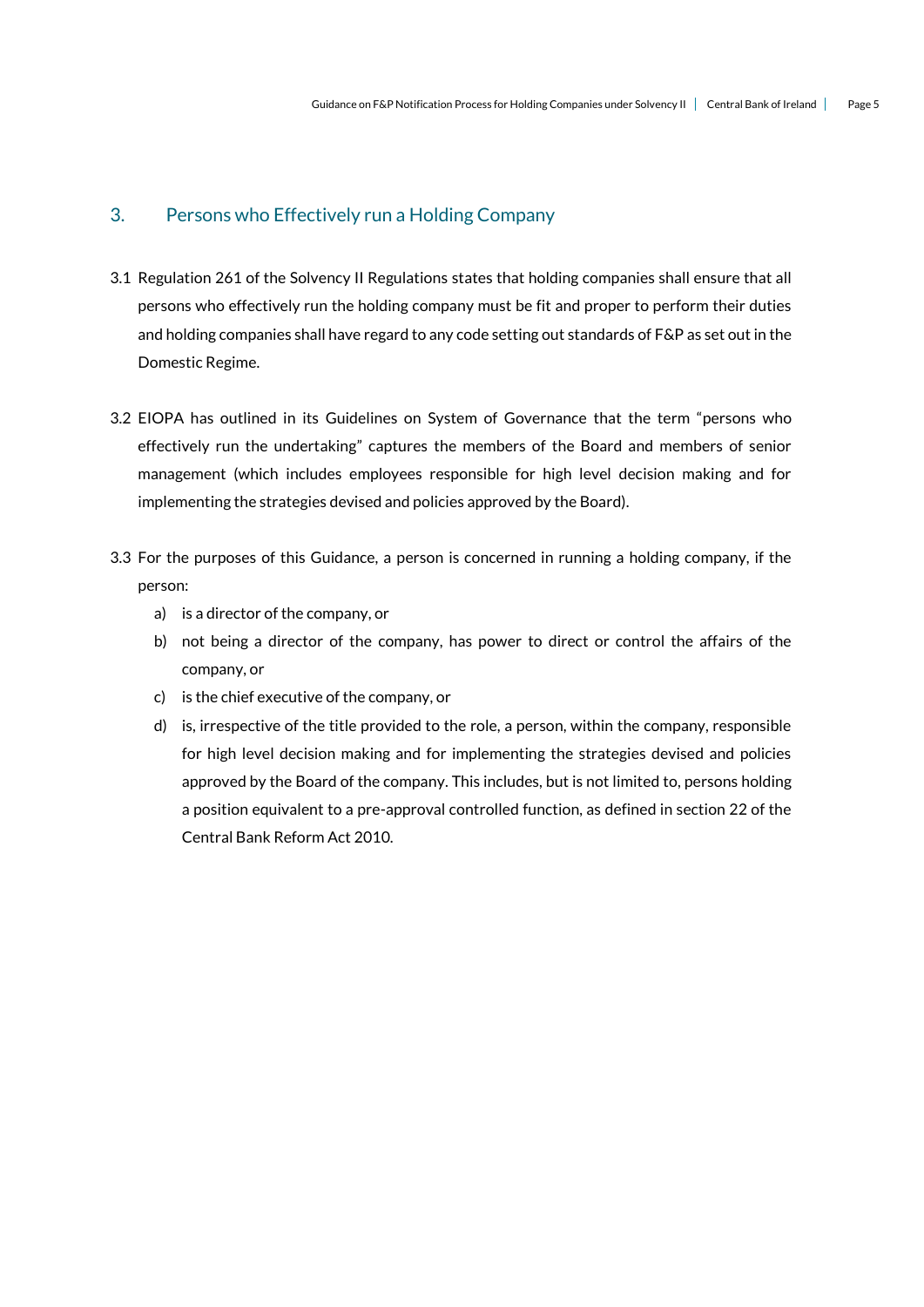### <span id="page-5-0"></span>4. Timing, Form and Content of the F&P Notification Process

#### 4.1 Timing of the F&P Notification

In accordance with Regulation 261(3) of the Solvency II Regulations, a holding company must notify the Central Bank when a new person is appointed to manage the holding company along with all information needed to assess whether this individual is fit and proper to manage the holding company. Any appointment made in contravention of this requirement is void. The Central Bank requires this notification to be provided for the persons outlined in paragraph 3.3 no later than 5 working days from the date of the appointment.

#### 4.2 Form of the F&P Notification

The formal notification should take the form of a completed questionnaire sent/emailed to the relevant supervisory team in the Central Bank. The questionnaire includes a declaration, which must be signed by the CEO/Managing Director.

#### 4.3 Content of the F&P Notification

The questionnaire is a[n excel template,](http://www.centralbank.ie/docs/default-source/regulation/industry-market-sectors/insurance-reinsurance/solvency-ii/supervision-process/fp-questionnaire-for-holding-companies-under-solvency-ii.xlsx?sfvrsn=2) the content of which is in accordance with the information required by Guideline 15 of the EIOPA Guidelines on the System of Governance and the accompanying Technical Annex.

#### 4.4 Supervisory Receipt of the F&P Notification

The F&P notification itself is complete when the Central Bank has received a complete questionnaire with all information required by the Central Bank. While the Central Bank will issue an acknowledgment of receipt of the notification, there will be no formal feedback on the notification as the requirement to notify theCentral Bank under Regulation 261(3) of the Solvency II Regulations does not constitute an approval process.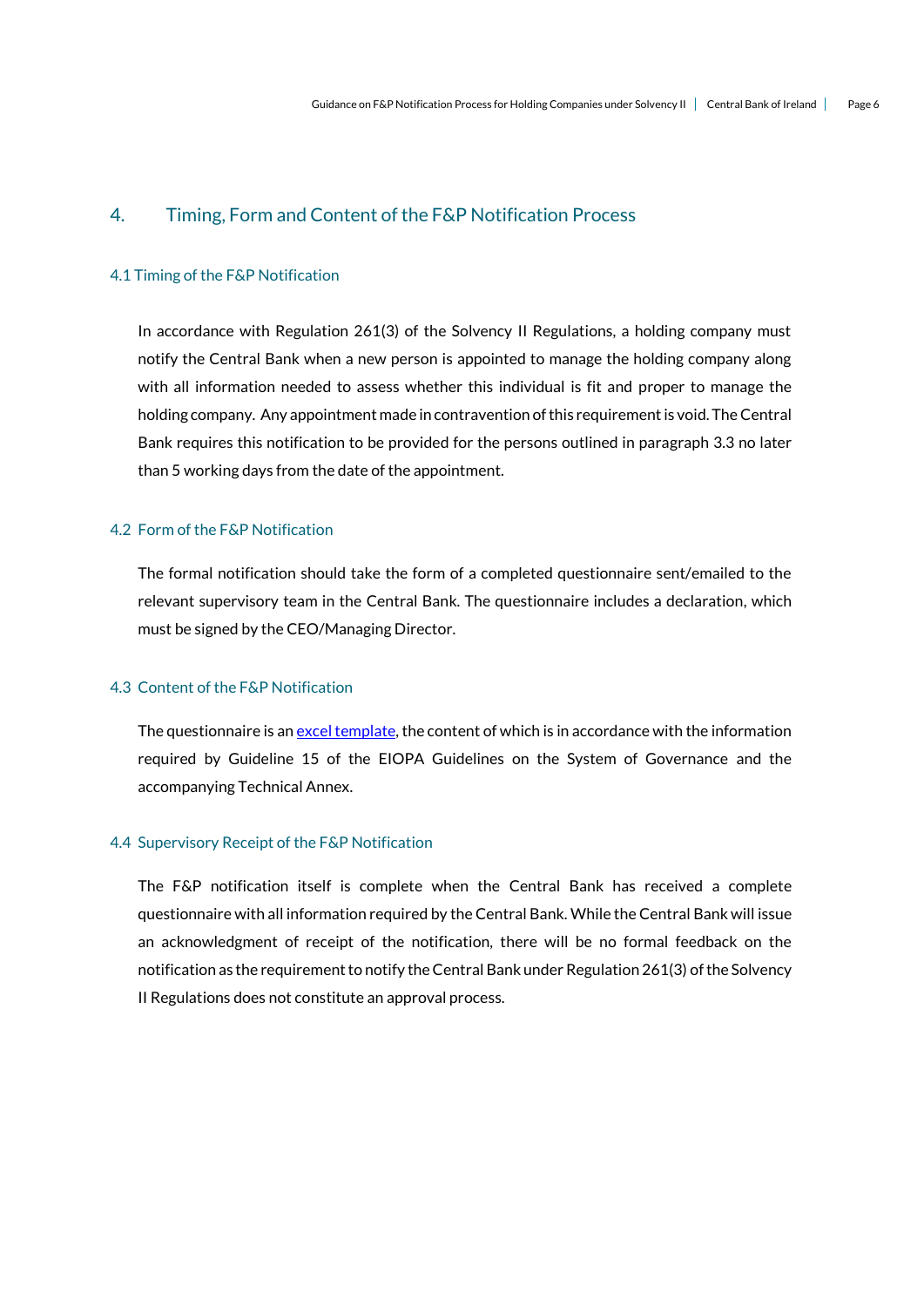# <span id="page-6-0"></span>5. Notification of Subsequent Changes/Replacements

- 5.1 Regulation 261(3) of the Solvency II Regulations requires that the holding company shall notify the Central Bank of any changes to the identity of the individuals<sup>4</sup> who effectively run the holding company within 5 working days. On receiving notification of such a change, the Central Bank may contact an individual who previously had a role in effectively running the holding company.
- 5.2 Regulation 261(4) of the Solvency II Regulations requires that the holding company shall notify<sup>5</sup> the Central Bank if any of the persons, previously notified to the Central Bank are replaced because they no longer comply with the standard of F&P as set out in the Domestic Regime.
- 5.3 Any notifications issued to the Central Bank should be in writing in the form of a letter/email to the relevant supervisory team. This letter/email should be signed by the CEO/Managing Director.
- 5.4 Regulation 262 of the Solvency II Regulations provides that the Central Bank may issue a written notice to a holding company for information concerning the qualifications, reputation and experience of all persons who effectively run the holding company or other persons specified in the notice. If it appears to the Central Bank that the person does not have adequate professional qualifications, knowledge and experience to enable sound and prudent management of the relevant company; or the person is not of good repute or integrity; it may direct the company to remove or dismiss the person from their role. A failure to comply with a direction may result in enforcement action being taken by the Central Bank.

 $\overline{a}$ 

<sup>4</sup> Persons already notified in accordance with Section 4.1

<sup>&</sup>lt;sup>5</sup> In accordance with section 9.2 of the <u>questionnaire template</u>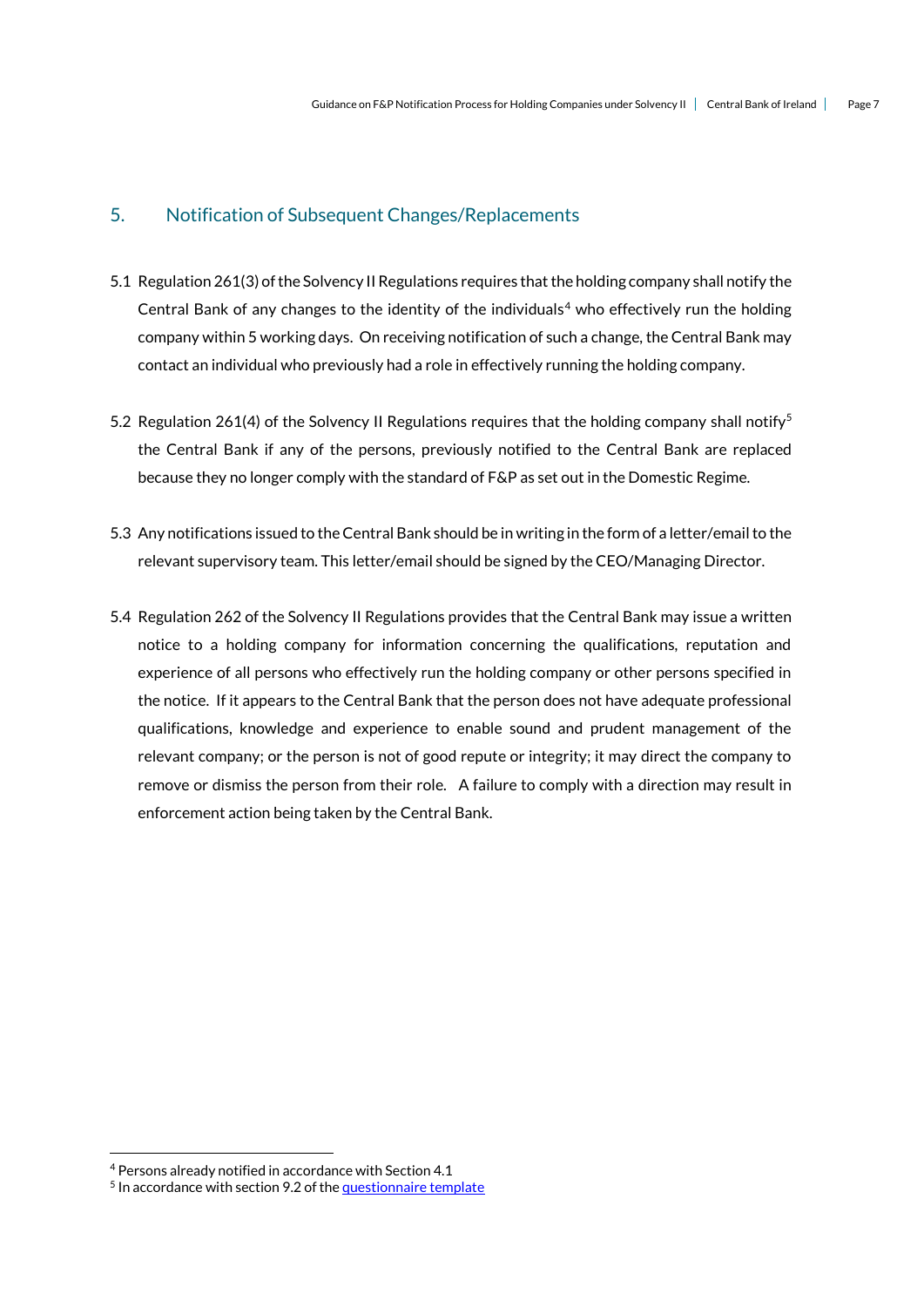# <span id="page-7-0"></span>6. The Actions to be Taken by a Holding Company Prior to Notifying the Central Bank of its Proposal to Make an Appointment

- 6.1 The Central Bank expects holding companies to carry out a detailed assessment on all persons outlined in paragraph 3.3 to ensure they are fit and proper to perform their duties.
- 6.2 In assessing whether an individual is fit and proper, holding companies should have regard to any code setting out standards of fitness and probity issued by the Central Bank under the Domestic F&P Regime, along with the European Commission Delegated Regulation (EU) 2015/35 and the EIOPA Guidelines on System of Governance.